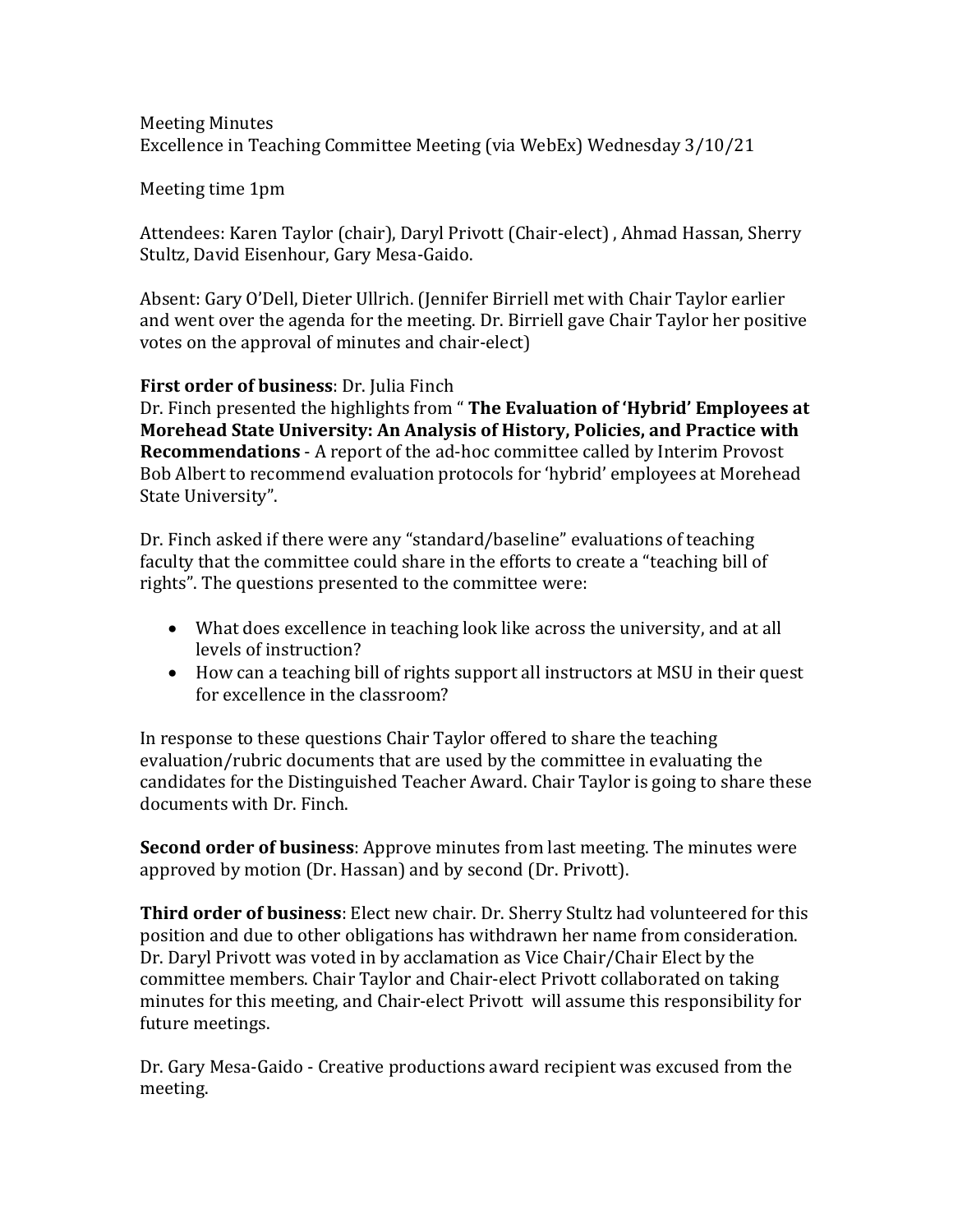## **Fourth order of business**: Distinguished teacher award

The typical schedule was disrupted by the departure of Ms. Sabra Lowe from the Provost's office, then the February ice storm(s).

Chair Taylor shared her awareness of four (4) eligible candidates for the award: Dr. Flint Harrelson – Associate Professor, Animal Science Dr. Katy Carlson – Professor, English Dr. Nilesh N. Joshi - Professor, Engineering & Technology Management Dr. Shondra Nash – Professor, Sociology

The deadline for portfolio submission was March 10, 2021 by 4:30pm. Chair Taylor will make contact with the Provost office on Thursday, March 11, 2021 and ask who submitted a portfolio, and share this information with the committee. The committee will then begin the process of observing classes. The observation of classes should occur before **April 2, 2021**. Chair Taylor will request the teaching schedules of the candidates and send them to the committee.

Chair Taylor also agreed to contact David Flora – Distance Education & Instructional Design (DEID) for enrolment into the candidates Blackboard Course Shells. In the past this has meant that the committee members are flooded with e-mails meant for students. This information can be used as part of the evaluation in assessing the communication between the professor and student. Once there has been sufficient information gathered, the committee member can then request to be removed from the instructor's BB shell.

Chair Taylor shared her request after the problems the committee members had viewing the sabbatical application portfolios, that all portfolios be submitted in electronic form, but this request was not approved. It was discussed that if there are faculty members who are not comfortable coming to campus to view portfolios in the library, efforts will be made to get a scan/electronic version of the portfolio information. Several committee members identified that they were not planning on coming to campus for the review of portfolios.

Discussion followed on committee members who are not comfortable visiting faceto-face classes and several committee members identified they were not comfortable visiting face-to-face classes. Chair Taylor suggested that the committee members contact the candidate directly and see what arrangements can be made to review a recording, attend a WebEx session and review/consult online materials.

Once we have the candidates' schedules, committee members communicate directly with the professors they will be observing so that we can be sure there is a seat available on a given day, and that our visits fall on appropriate days (not a test day, for example). The candidates won't be informed of who is on the committee; so we should identify ourselves as such when we e-mail the candidates requesting a time to visit their classes.